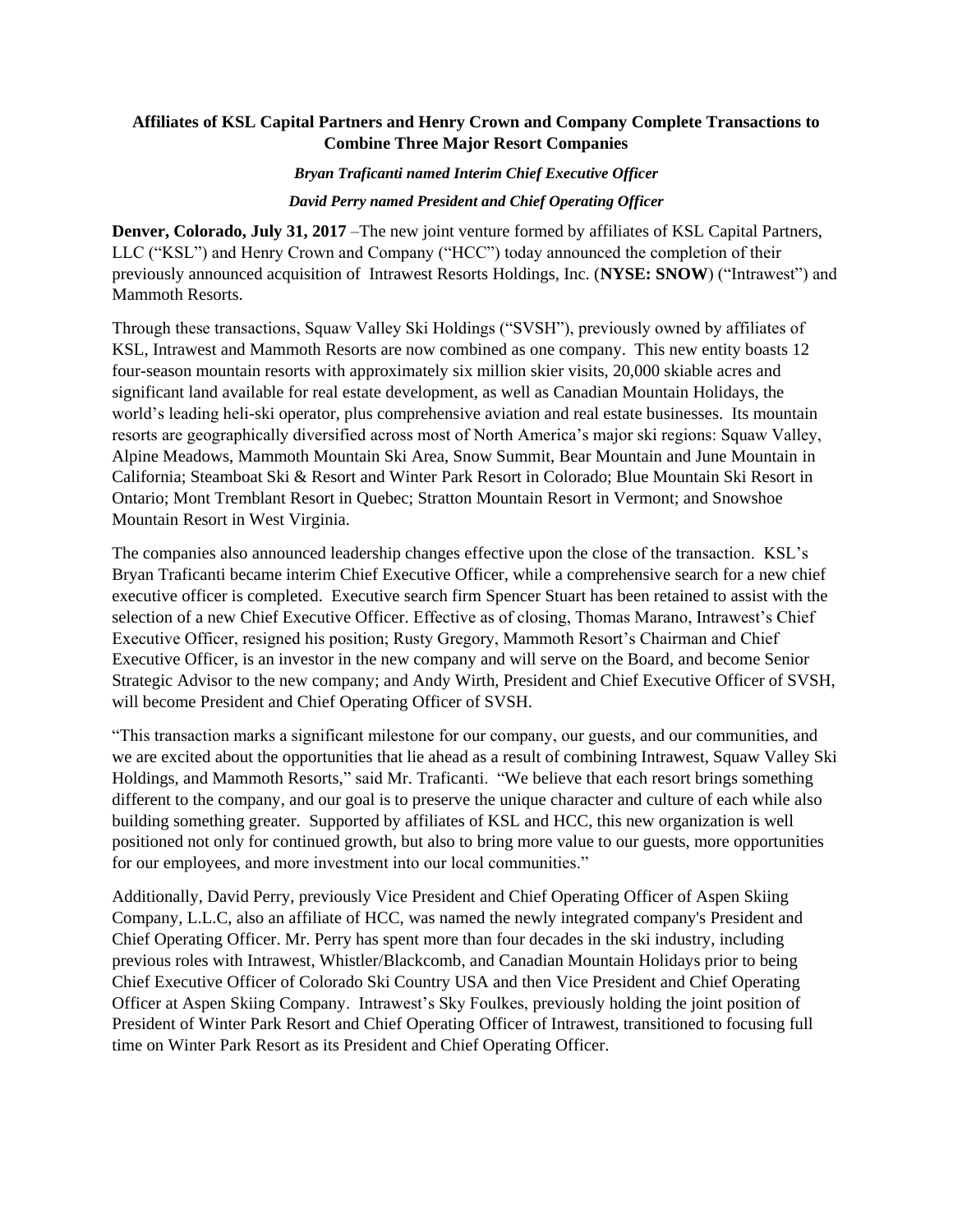#### **Additional Leadership Announcements**

The company is pleased to announce the following slate of resort leaders:

- Andy Wirth, President and Chief Operating Officer, Squaw Valley Ski Holdings
- Mark Brownlie, President and Chief Operating Officer, Mammoth Resorts *(newly appointed)*
- Wade Reeser, General Manager, Big Bear Resort *(reporting to Mark Brownlie)*
- Rob Perlman, President and Chief Operating Officer, Steamboat Ski & Resort
- Sky Foulkes, President and Chief Operating Officer, Winter Park Resort
- Patrice Malo, President and Chief Operating Officer, Mont Tremblant Resort
- Dan Skelton, President and Chief Operating Officer, Blue Mountain Ski Resort
- Bill Nupp, President and Chief Operating Officer, Stratton Mountain Resort
- Frank DeBerry, President and Chief Operating Officer, Snowshoe Mountain Resort
- Jeremy Levitt, President and Chief Operating Officer, Canadian Mountain Holidays
- Jeff Denomme, President, Alpine Aerotech

## **Season Passes**

For the full 2017-18 winter season, the new company will continue to honor the existing pass products that are currently on sale, including the Rocky Mountain Super Pass +, the M.A.X. Pass, and the Mountain Collective. The new company expects to launch a new name and brand prior to the 2017/2018 ski season.

## **About the Transactions**

Under the terms of the previously announced Intrawest merger agreement, Intrawest stockholders will receive \$23.75 in cash for each share of Intrawest common stock, representing a total valuation of approximately \$1.5 billion. As a result of the closing of this acquisition, Intrawest will cease trading on the New York Stock Exchange. Under a separate previously announced purchase agreement, Mammoth Resorts is also being purchased by the new KSL and HCC joint venture effective today. Additionally, SVSH is being rolled into the new venture. The terms of both Mammoth Resorts and SVSH transactions have not been disclosed.

# **About Squaw Valley Ski Holdings**

Squaw Valley Ski Holdings ("SVSH"), an affiliate of KSL, is the parent company of Squaw Valley and Alpine Meadows. Squaw Valley and Alpine Meadows are internationally renowned mountain resorts in North Lake Tahoe that spans over 6,000 skiable acres and receive an annual average of 450 inches of snowfall and 300 sunny days. The resorts feature slopeside lodging at The Village at Squaw Valley®, which bustles year round with nonstop events and over 50 bars, restaurants and boutiques. For more information visit [www.squawalpine.com.](http://www.squawalpine.com/)